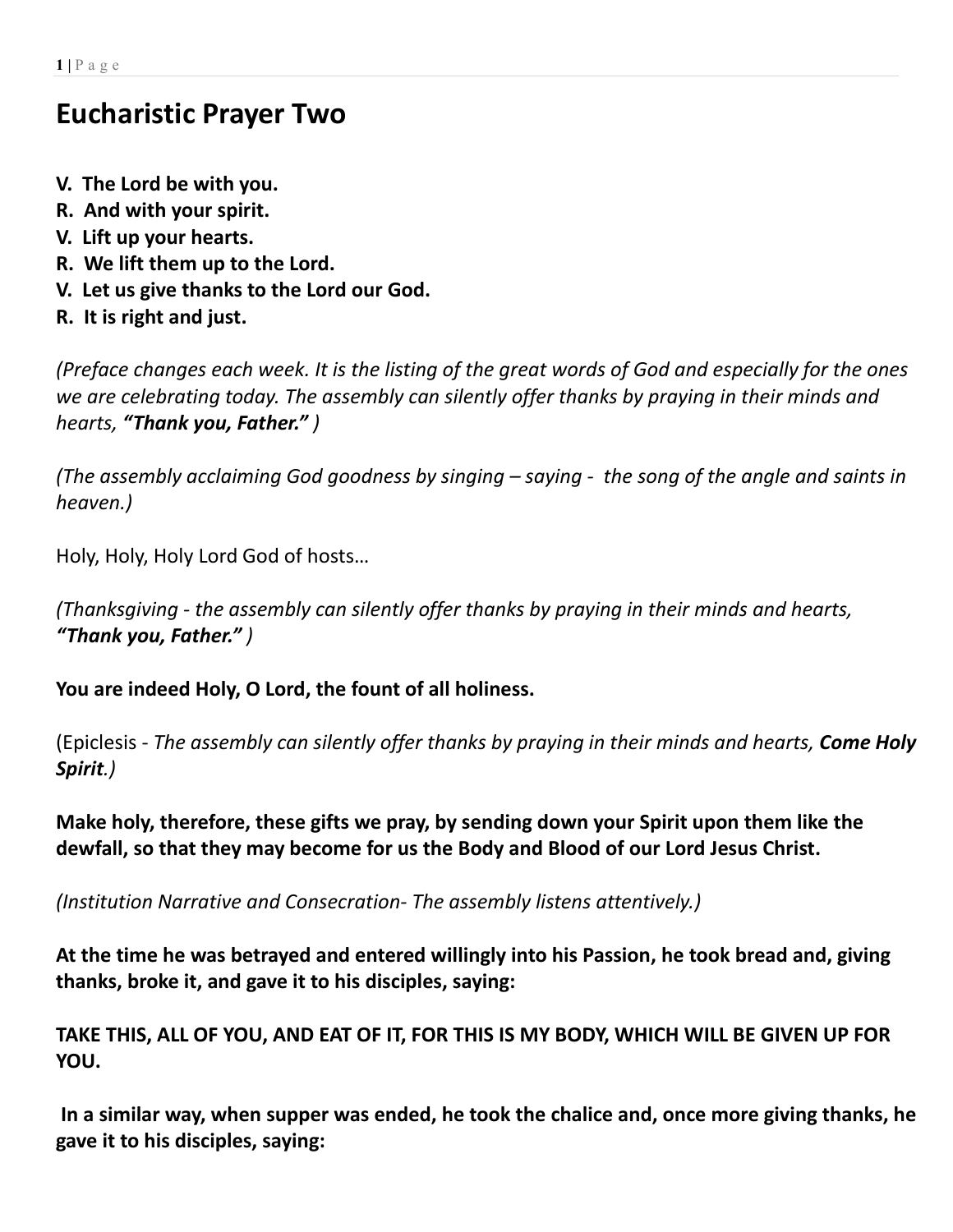### **TAKE THIS, ALL OF YOU, AND DRINK FROM IT, FOR THIS IS THE CHALICE OF MY BLOOD, THE BLOOD OF THE NEW AND ETERNAL COVENANT, WHICH WILL BE POURED OUT FOR YOU AND FOR MANY FOR THE FORGIVENESS OF SINS. DO THIS IN MEMORY OF ME.**

#### **The mystery of faith.**

*(Acclamation – the assembly sings -or speaks – their love for God in what he has done for us in His Son Jesus.)* 

**We proclaim your death O Lord until you come again. OR When we eat this Bread and drink this Cup we proclaim your death, O Lord, until you come again. OR Save us savior of the world for by your cross and resurrection you have set us free.** 

*(Anamnesis and Oblation and Epiclesis – the assembly offers themselves with Jesus to the Father by silently praying Accept us Father, with your Son Jesus.)*

**Therefore, as we celebrate the memorial of his Death and Resurrection, we offer you, Lord, the Bread of life and the Chalice of salvation, giving thanks that you have held us worthy to be in your presence and minister to you.**

**Humbly we pray that, partaking of the Body and Blood of Christ, we may be gathered into one by the Holy Spirit.**

*(Intercessions – the assembly ask the Father to hear these petitions by silently praying, Lord hear our prayer.)*

**Remember, Lord, your Church, spread throughout the world, and bring her to the fullness of charity, together with Francis our Pope and Robert our Bishop and all the clergy.**

**Remember also our brothers and sisters who have fallen asleep in the hope of the resurrection, and all who have died in your mercy: welcome them into the light of your face.**

**Have mercy on us all, we pray, that with the Blessed Virgin Mary, Mother of God, with the blessed Apostles, and all the Saints who have pleased you throughout the ages, we may merit to be coheirs to eternal life, and may praise and glorify you through your Son, Jesus Christ.**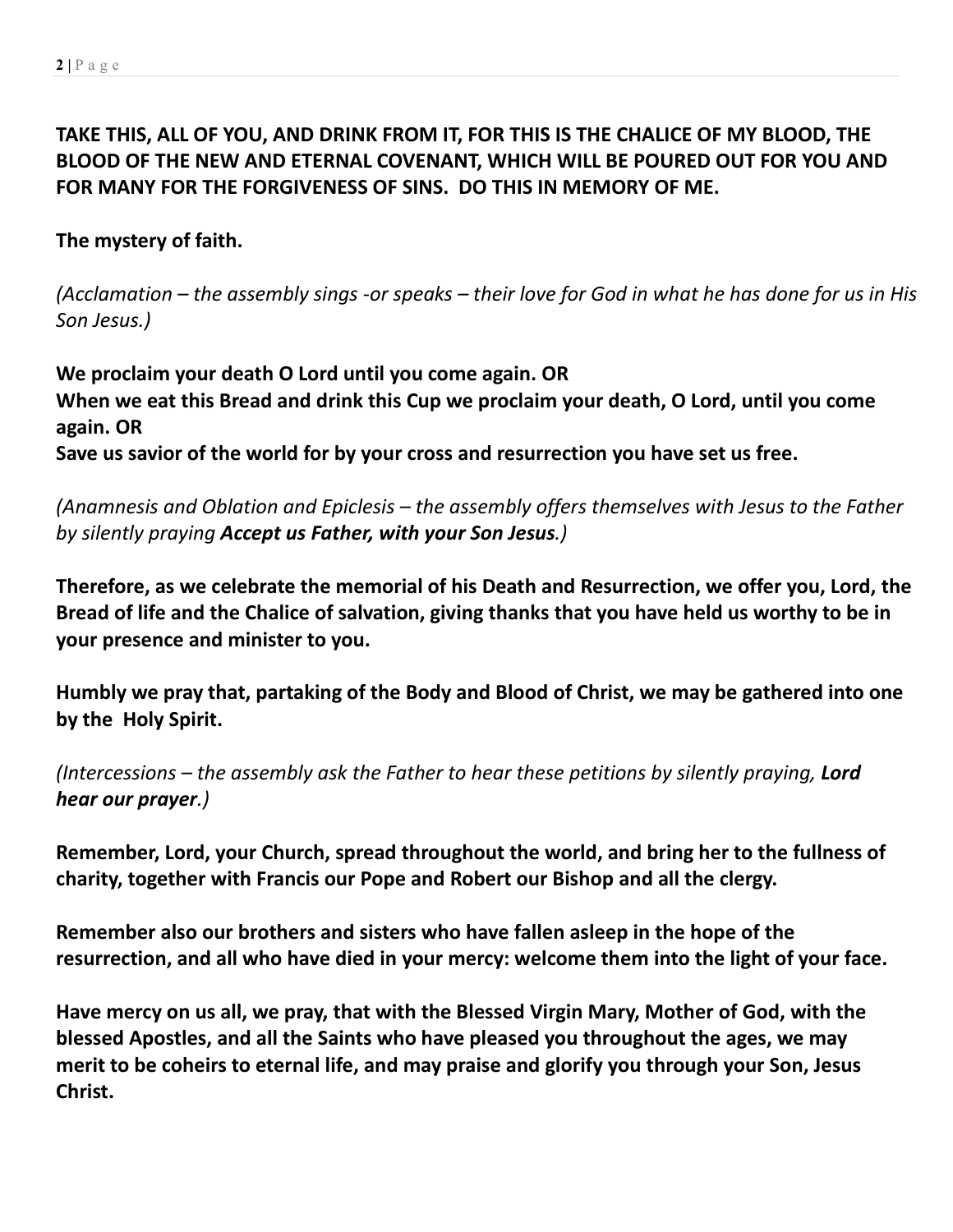*(Doxology and Great Amen – The assembly acknowledge all that God has done for us and acclaims their belief by singing – or speaking – AMEN.)*

**Through him, and with him, and in him, O God, almighty Father, in the unity of the Holy Spirit, all glory and honor is yours,for ever and ever. Amen**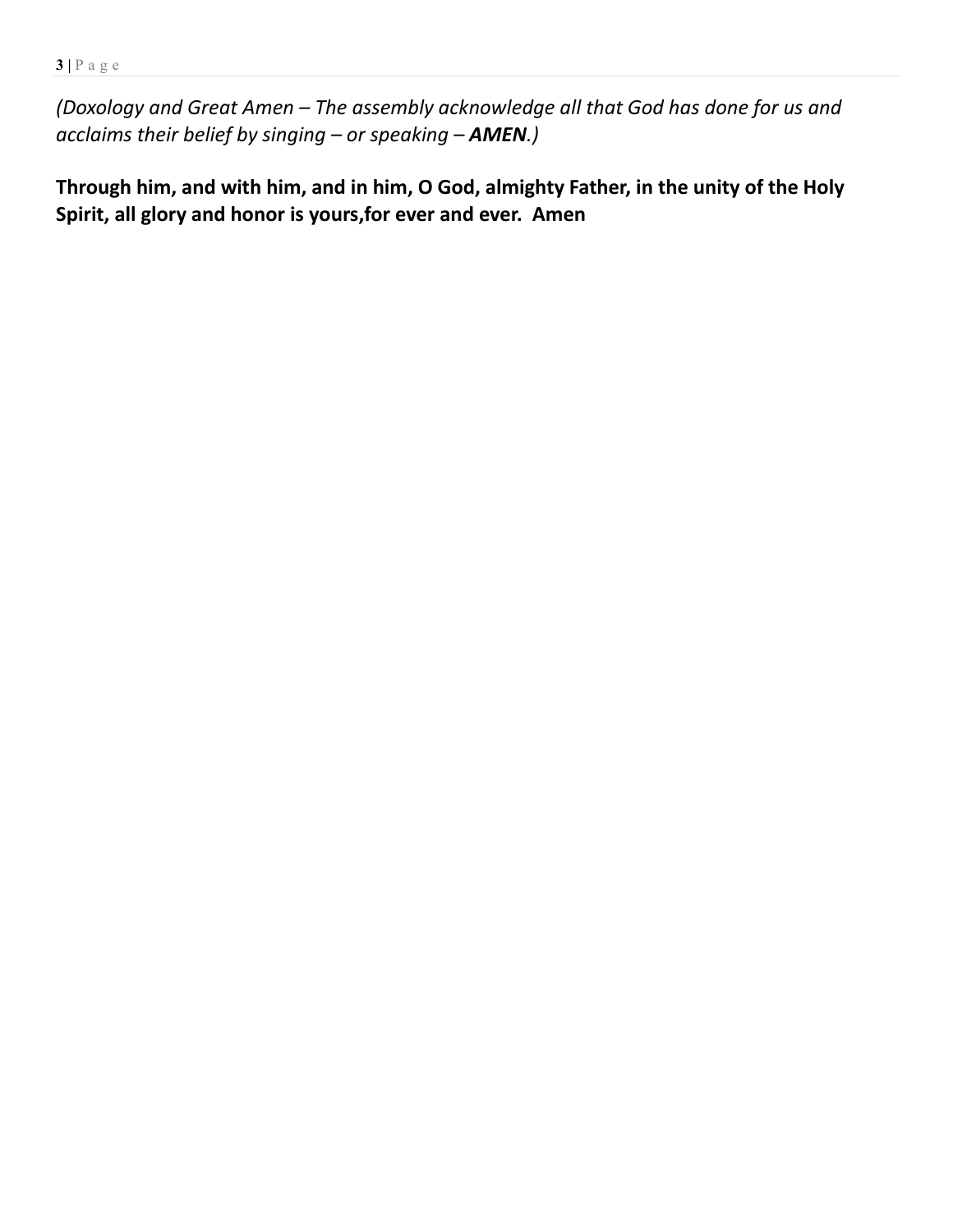# **Eucharistic Prayer Three**

**V. The Lord be with you. R. And with your spirit. V. Lift up your hearts. R. We lift them up to the Lord. V. Let us give thanks to the Lord our God. R. It is right and just.**

*(Preface changes each week. It is the listing of the great words of God and especially for the ones we are celebrating today. The assembly can silently offer thanks by praying in their minds and hearts, "Thank you, Father.")*

*(The assembly acclaiming God goodness by singing – saying - the song of the angle and saints in heaven.)*

Holy, Holy, Holy Lord God of hosts…

*(Thanksgiving - the assembly can silently offer thanks by praying in their minds and hearts, "Thank you, Father." )*

**You are indeed Holy, O Lord, and all you have created rightly gives you praise, for through your Son our Lord Jesus Christ, by the power and working of the Holy Spirit, you give life to all things and make them holy, and you never cease to gather a people to yourself, so that from the rising of the sun to its setting a pure sacrifice may be offered to your name.** 

(Epiclesis - *The assembly can silently offer thanks by praying in their minds and hearts, Come Holy Spirit.)*

**Therefore, O Lord, we humbly implore you: by the same Spirit graciously make holy these gifts we have brought to you for consecration, that they may become the Body and Blood of your Son our Lord Jesus Christ, at whose command we celebrate these mysteries.** 

*(Institution Narrative and Consecration- The assembly listens attentively.)*

**For on the night he was betrayed he himself took bread, and, giving you thanks, he said the blessing, broke the bread and gave it to his disciples, saying:**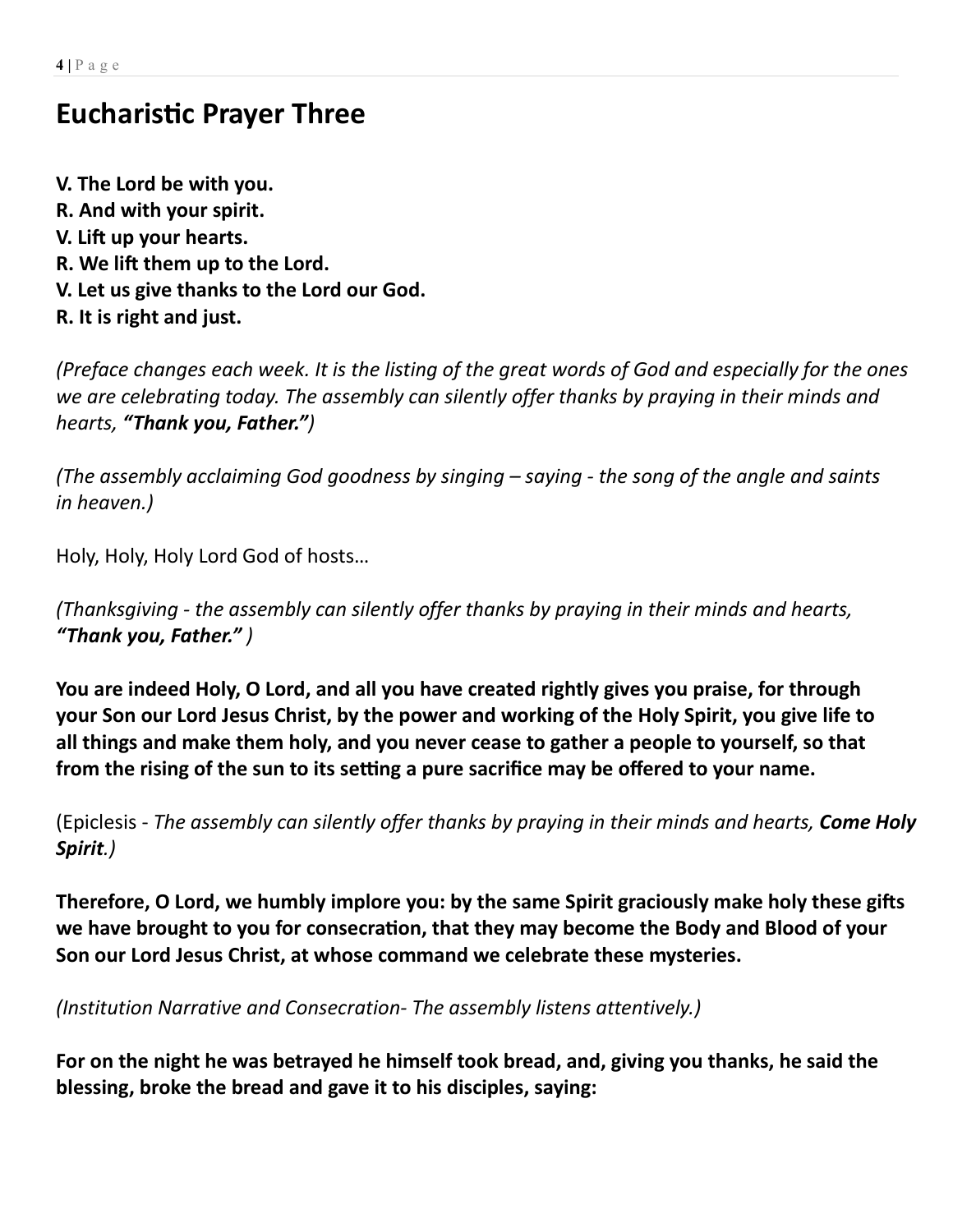**TAKE THIS, ALL OF YOU, AND EAT OF IT, FOR THIS IS MY BODY, WHICH WILL BE GIVEN UP FOR YOU.** 

**In a similar way, when supper was ended, he took the chalice, and giving you thanks, he said the blessing, and gave the chalice to his disciples, saying:** 

**TAKE THIS, ALL OF YOU, AND DRINK FROM IT, FOR THIS IS THE CHALICE OF MY BLOOD, THE BLOOD OF THE NEW AND ETERNAL COVENANT, WHICH WILL BE POURED OUT FOR YOU AND FOR MANY FOR THE FORGIVENESS OF SINS. DO THIS IN MEMORY OF ME.** 

#### **The mystery of faith.**

*(Acclamation – the assembly sings -or speaks – their love for God in what he has done for us in His Son Jesus.)* 

**We proclaim your death O Lord until you come again. OR When we eat this Bread and drink this Cup we proclaim your death, O Lord, until you come again**. **OR Save us savior of the world for by your cross and resurrection you have set us free.** 

*(Anamnesis and Oblation and Epiclesis – the assembly offers themselves with Jesus to the Father by silently praying Accept us Father, with your Son Jesus.)*

**Therefore, O Lord, as we celebrate the memorial of the saving Passion of your Son, his wondrous Resurrection and Ascension into heaven, and as we look forward to his second coming, we offer you in thanksgiving this holy and living sacrifice.** 

**Look, we pray, upon the oblation of your Church and, recognizing the sacrificial Victim by whose death you willed to reconcile us to yourself, grant that we, who are nourished by the Body and Blood of your Son and filled with his Holy Spirit, may become one body, one spirit in Christ.** 

*(Intercessions – the assembly ask the Father to hear these petitions by silently praying, Lord hear our prayer.)*

**May he make of us an eternal offering to you, so that we may obtain an inheritance with your elect, especially with the most Blessed Virgin Mary, Mother of God, with your blessed Apostles, and glorious Martyrs (***with Saint N: - the Saint of the day or Patron Saint***) and with all the Saints, on whose constant intercession in your presence we rely for unfailing help.**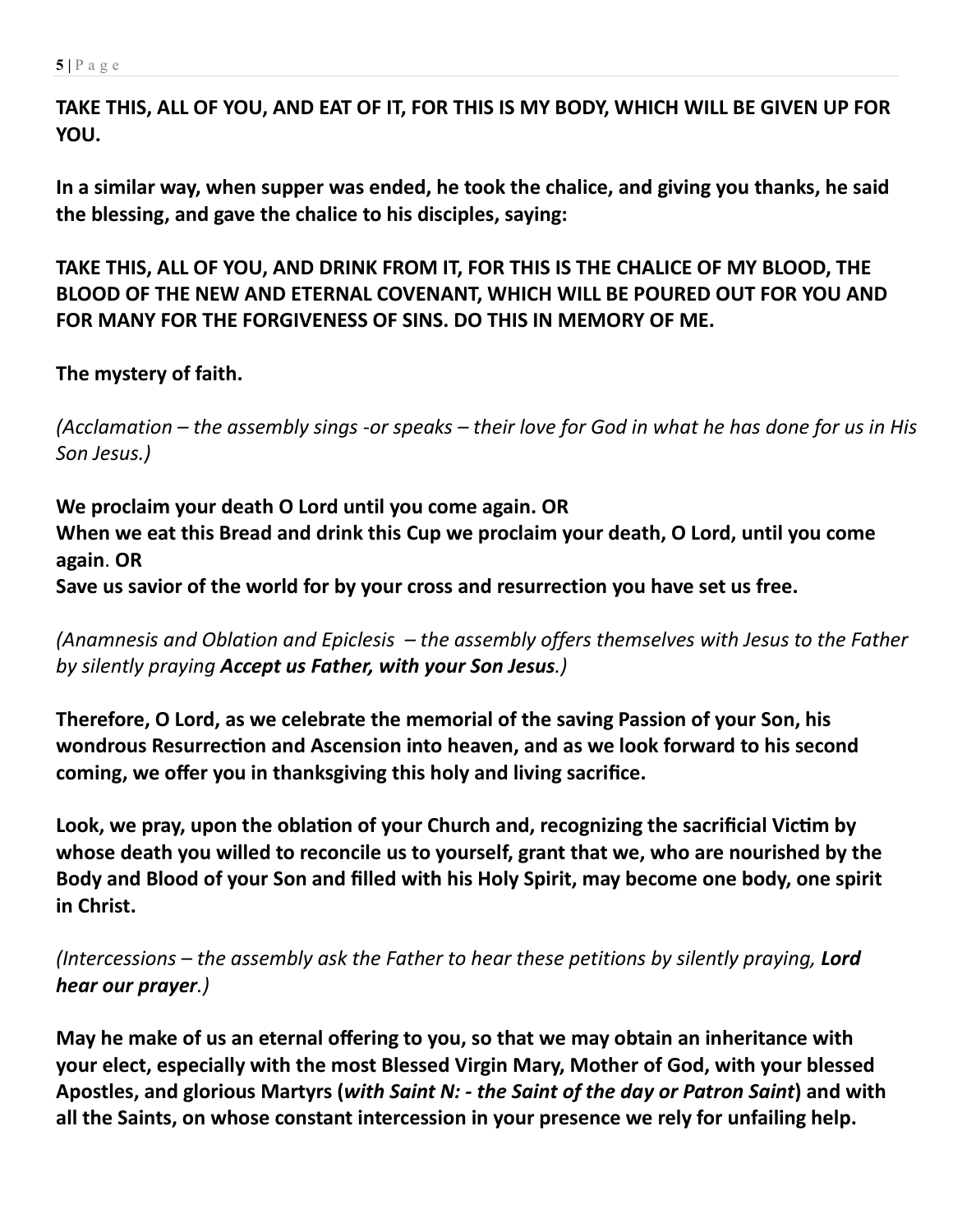**May this Sacrifice of our reconciliation, we pray, O Lord, advance the peace and salvation of all the world.** 

**Be pleased to confirm in faith and charity your pilgrim Church on earth, with your servant Francis our Pope and Robert our Bishop, the Order of Bishops, all the clergy, and the entire people you have gained for your own.** 

**Listen graciously to the prayers of this family, whom you have summoned before you: in your compassion O merciful Father, gather to yourself all your children scattered throughout the world.** 

**To our departed brothers and sisters and to all who were pleasing to you at their passing from this life, give kind admittance to your kingdom. There we hope to enjoy for ever the fullness of your glory through Christ our Lord, through whom you bestow on the world all that is good.** 

*(Doxology and Great Amen – The assembly acknowledge all that God has done for us and acclaims their belief by singing – or speaking – AMEN.)*

**Through him, and with him and in him, O God, almighty Father, in the unity of the Holy Spirit, all glory and honor is yours, for ever and ever. Amen**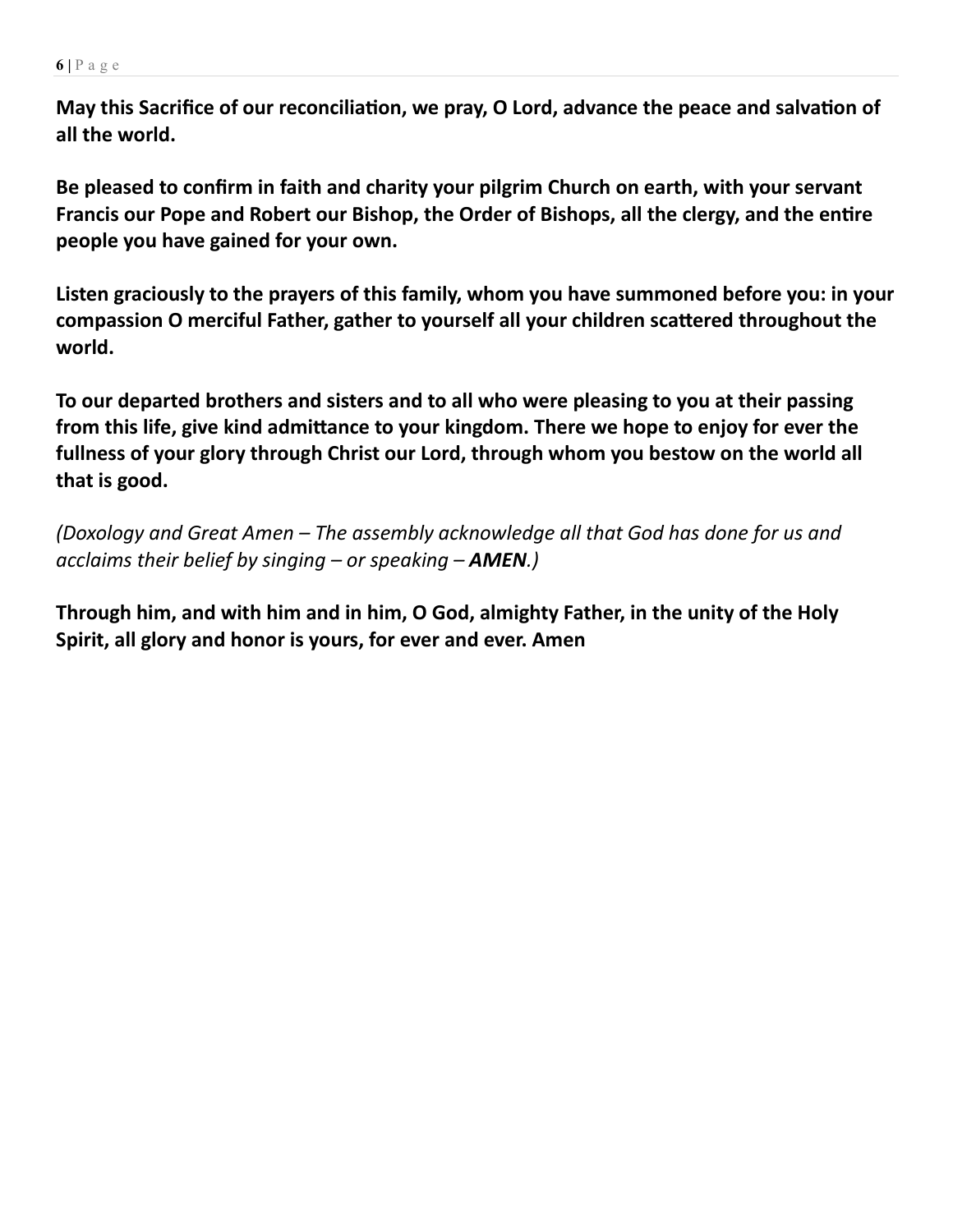## **Eucharistic Prayer Four**

- **V. The Lord be with you.**
- **R. And with your spirit.**
- **V. Lift up your hearts.**
- **R. We lift them up to the Lord.**
- **V. Let us give thanks to the Lord our God.**
- **R. It is right and just.**

*(Preface - The assembly can silently offer thanks by praying in their minds and hearts, "Thank you, Father.")* 

*(The assembly acclaiming God goodness by singing – saying - the song of the angle and saints in heaven.)*

Holy, Holy, Holy Lord God of hosts…

*(Thanksgiving - the assembly can silently offer thanks by praying in their minds and hearts, "Thank you, Father." )*

**We give you praise, Father most holy, for you are great, and you have fashioned all your works in wisdom and in love. You formed man in your own image and entrusted the whole world to his care, so that in serving you alone, the Creator, he might have dominion over all creatures. And when through disobedience he had lost your friendship, you did not abandon him to the domain of death. For you came in mercy to the aid of all, so that those who seek might find you. Time and again you offered them covenants and through the prophets taught them to look forward to salvation. And you so loved the world, Father most holy, that in the fullness of time you sent your Only Begotten Son to be our Savior. Made incarnate by the Holy Spirit and born of the Virgin Mary, he shared our human nature in all things but sin. To the poor he proclaimed the good news of salvation, to prisoners, freedom, and to the sorrowful of heart, joy. To accomplish your plan, he gave himself up to death, and, rising from the dead, he destroyed death and restored life.**

**And that we might live no longer for ourselves but for him who died and rose again for us, he sent the Holy Spirit from you, Father, as the first fruits for those who believe, so that, bringing to perfection his work in the world, he might sanctify creation to the full.**

(Epiclesis - *The assembly can silently offer thanks by praying in their minds and hearts, Come Holy Spirit.)*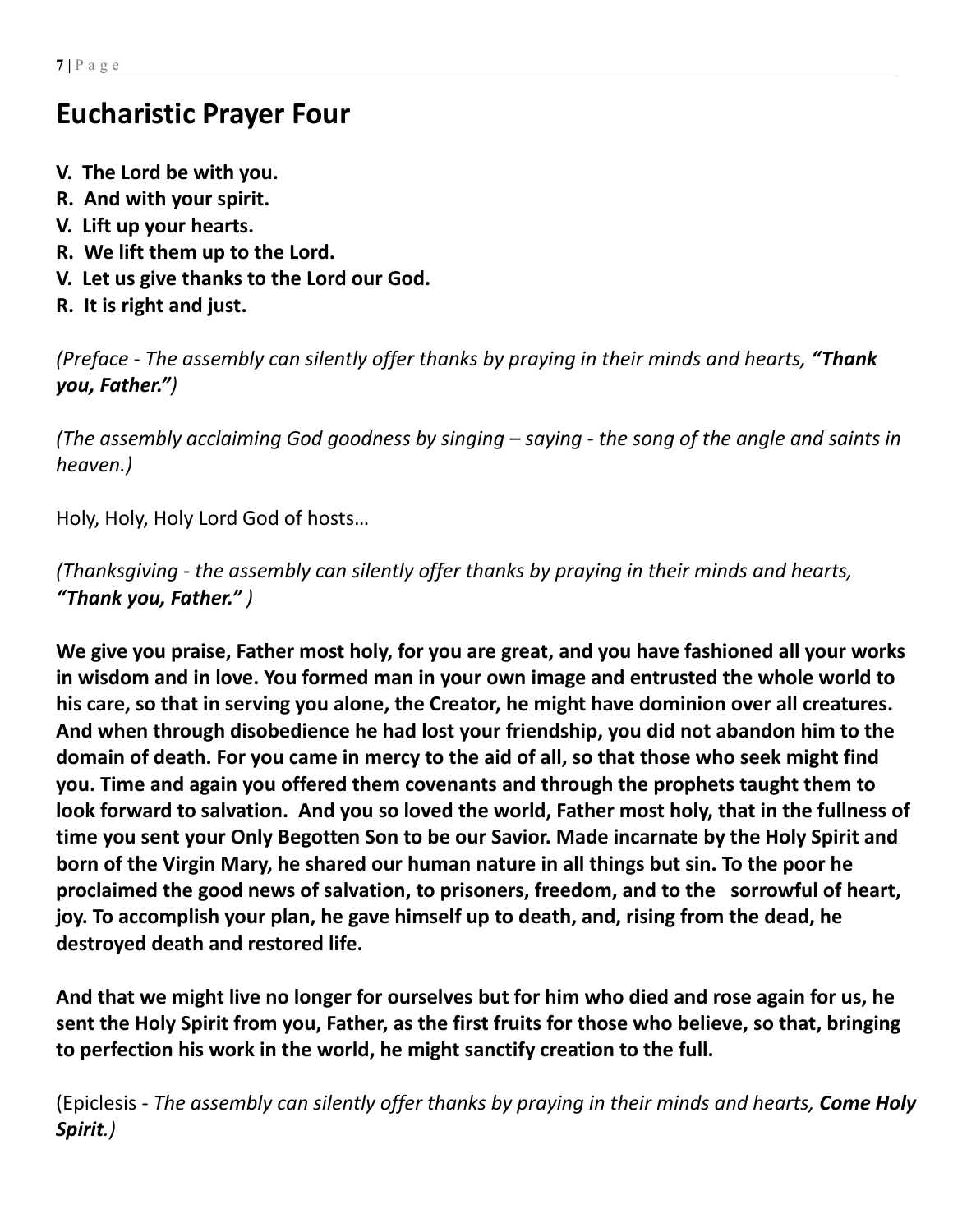**Therefore, O Lord, we pray: may this same Holy Spirit graciously sanctify these offerings, that they may become the Body and Blood of our Lord Jesus Christ for the celebration of this great mystery, which he himself left us as an eternal covenant.**

*(Institution Narrative and Consecration- The assembly listens attentively.)*

**For when the hour had come for him to be glorified by you, Father most holy, having loved his own who were in the world, he loved them to the end: and while they were at supper, he took bread, blessed and broke it, and gave it to his disciples, saying:**

**TAKE THIS, ALL OF YOU, AND EAT OF IT, FOR THIS IS MY BODY, WHICH WILL BE GIVEN UP FOR YOU.**

**In a similar way, taking the chalice filled with the fruit of the vine, he gave thanks, and gave the chalice to his disciples, saying:**

**TAKE THIS, ALL OF YOU, AND DRINK FROM IT, FOR THIS IS THE CHALICE OF MY BLOOD, THE BLOOD OF THE NEW AND ETERNAL COVENANT, WHICH WILL BE POURED OUT FOR YOU AND FOR MANY FOR THE FORGIVENESS OF SINS. DO THIS IN MEMORY OF ME.**

**The mystery of faith.**

*(Acclamation – the assembly sings -or speaks – their love for God in what he has done for us in His Son Jesus.)* 

**We proclaim your death O Lord until you come again. OR When we eat this Bread and drink this Cup we proclaim your death, O Lord, until you come again. OR Save us savior of the world for by your cross and resurrection you have set us free.** 

*(Anamnesis and Oblation and Epiclesis – the assembly offers themselves with Jesus to the Father by silently praying Accept us Father, with your Son Jesus.)*

**Therefore, O Lord, as we now celebrate the memorial of our redemption, we remember Christ's death and his descent to the realm of the dead; we proclaim his Resurrection and his Ascension to your right hand, and, as we await his coming in glory, we offer you his Body and Blood, the sacrifice acceptable to you which brings salvation to the whole world.**

*(Intercessions – the assembly ask the Father to hear these petitions by silently praying, Lord hear our prayer.)*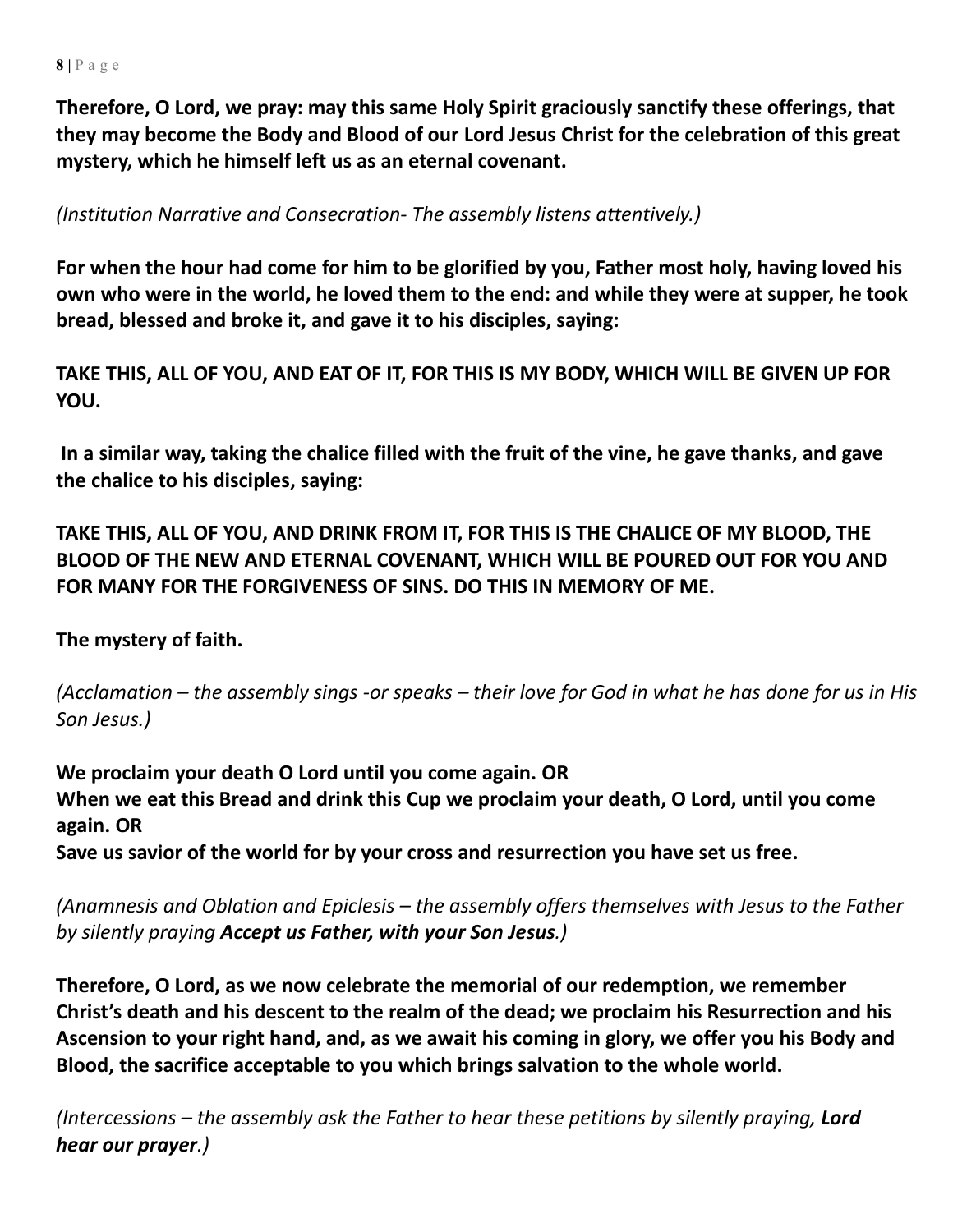**Look, O Lord, upon the Sacrifice which you yourself have provided for your Church, and grant in your loving kindness to all who partake of this one Bread and one Chalice that, gathered into one body by the Holy Spirit, they may become a living sacrifice in Christ to the praise of your glory.** 

**Therefore, Lord, remember now all for whom we offer this sacrifice: especially your servant Francis our Pope, Robert our Bishop, and the whole Order of Bishops, all the clergy, those who take part in this offering, those gathered here before you, your entire people, and all who seek you with a sincere heart.**

**Remember also those who have died in the peace of your Christ and all the dead, whose faith you alone have known.**

**To all of us, your children, grant, O merciful Father, that we may enter into a heavenly inheritance with the Blessed Virgin Mary, Mother of God, and with your Apostles and Saints in your kingdom. There, with the whole of creation, freed from the corruption of sin and death, may we glorify you through Christ our Lord, through whom you bestow on the world all that is good.**

*(Doxology and Great Amen – The assembly acknowledge all that God has done for us and acclaims their belief by singing – or speaking – AMEN.)*

**Through him, and with him, and in him, O God, almighty Father, in the unity of the Holy Spirit, all glory and honor is yours, for ever and ever. Amen**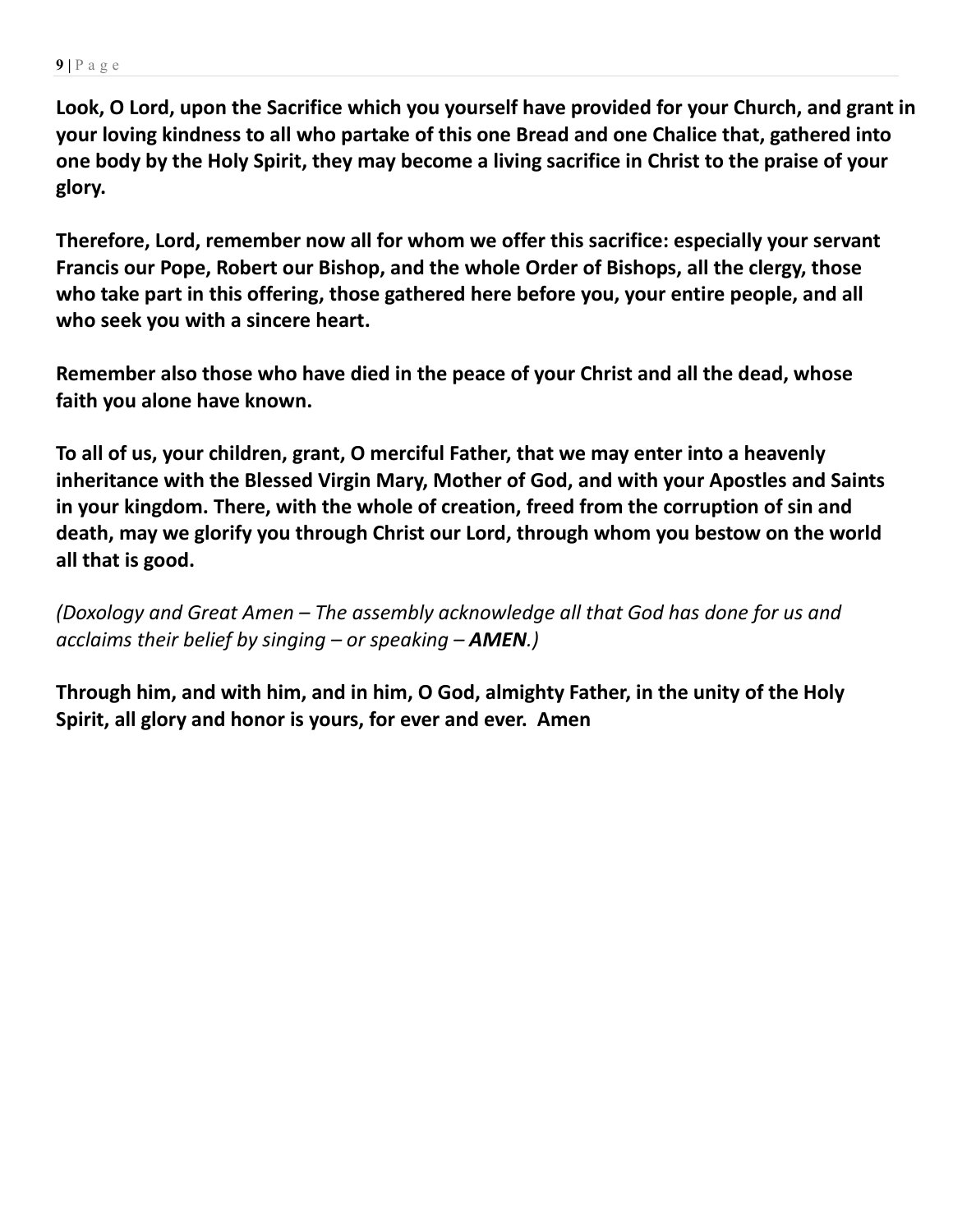## **Roman Canon or Eucharistic Prayer One**

- **V. The Lord be with you.**
- **R. And with your spirit.**
- **V. Lift up your hearts.**
- **R. We lift them up to the Lord.**
- **V. Let us give thanks to the Lord our God.**
- **R. It is right and just.**

*(Preface changes each week. It is the listing of the great words of God and especially for the ones we are celebrating today. The assembly can silently offer thanks by praying in their minds and hearts, "Thank you, Father.")* 

*(The assembly acclaiming God goodness by singing – saying - the song of the angle and saints in heaven.)*

Holy, Holy, Holy Lord God of hosts…

*(Intercessions and Oblation – the assembly ask the Father to hear these petition by silently praying, Lord hear our Prayer during the intercessions and Receive O Lord, during the offering. )*

**To you, therefore, most merciful Father, we make humble prayer and petition through Jesus Christ, your Son, our Lord: that you accept and bless these gifts, these offerings, these holy and unblemished sacrifices, which we offer you firstly for your holy catholic Church.** 

**Be pleased to grant her peace, to guard, unite and govern her throughout the whole world, together with your servant Francis our Pope and Robert our Bishop, and all those who, holding to the truth, hand on the catholic and apostolic faith.**

**Remember, Lord, your servants N. and N. and all gathered here, whose faith and devotion are known to you. For them, we offer you this sacrifice of praise or they offer it for themselves and all who are dear to them: for the redemption of their souls, in hope of health and wellbeing, and paying their homage to you, the eternal God, living and true.**

**In communion with those whose memory we venerate, especially the glorious ever-Virgin Mary, Mother of our God and Lord, Jesus Christ, and blessed Joseph, her Spouse, your blessed Apostles and Martyrs, Peter and Paul, Andrew (James, John, Thomas, James, Philip, Bartholomew, Matthew, Simon and Jude; Linus, Cletus, Clement, Sixtus, Cornelius, Cyprian, Lawrence, Chrysogonus, John and Paul, Cosmas and Damian) and all your Saints; we ask that through their merits and prayers, in all things we may be defended by your protecting help. (Through Christ our Lord. Amen)**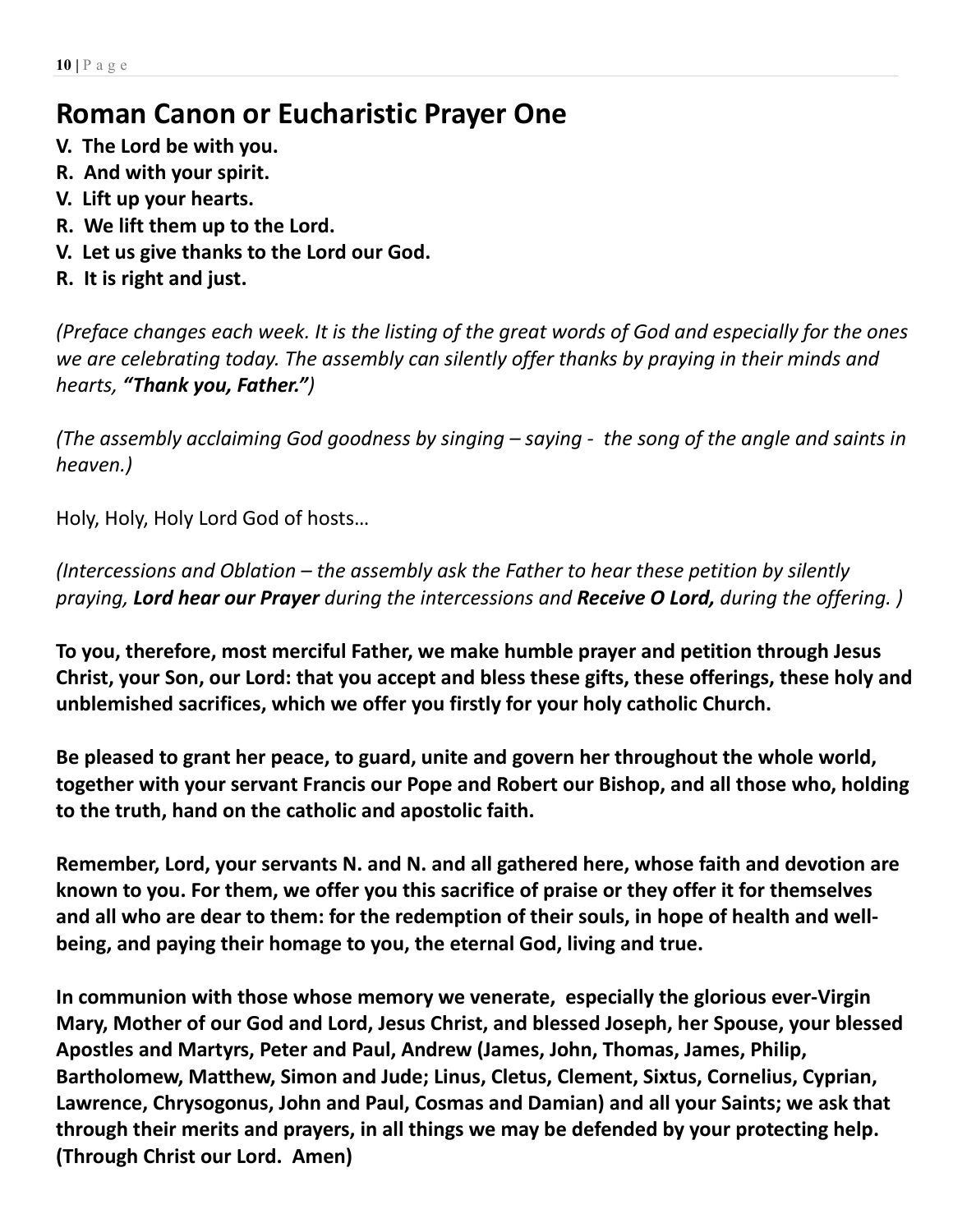**Therefore, Lord, we pray: graciously accept this oblation of our service, that of your whole family; order our days in your peace, and command that we be delivered from eternal damnation and counted among the flock of those you have chosen. (Through Christ our Lord. Amen.)**

(Epiclesis - *The assembly can silently offer thanks by praying in their minds and hearts, Come Holy Spirit.)*

**Be pleased, O God, we pray, to bless, acknowledge, and approve this offering in every respect; make it spiritual and acceptable, so that it may become for us the Body and Blood of your most beloved Son, our Lord Jesus Christ.**

*(Institution Narrative and Consecration- The assembly listens attentively.)*

**On the day before he was to suffer, he took bread in his holy and venerable hands, and with eyes raised to heaven to you, O God, his almighty Father, giving you thanks he said the blessing,** 

**broke the bread and gave it to his disciples, saying:** 

**TAKE THIS, ALL OF YOU, AND EAT OF IT, FOR THIS IS MY BODY, WHICH WILL BE GIVEN UP FOR YOU.** 

**In a similar way, when supper was ended, he took this precious chalice in his holy and venerable hands, and once more giving you thanks, he said the blessing and gave the chalice to his disciples, saying:** 

T**AKE THIS, ALL OF YOU, AND DRINK FROM IT, FOR THIS IS THE CHALICE OF MY BLOOD, THE BLOOD OF THE NEW AND ETERNAL COVENANT, WHICH WILL BE POURED OUT FOR YOU MANY FOR THE FORGIVENESS OF SINS. DO THIS IN MEMORY OF ME.**

**The mystery of faith.**

*(Acclamation – the assembly sings -or speaks – their love for God in what he has done for us in His Son Jesus.)* 

**We proclaim your death O Lord until you come again. OR When we eat this Bread and drink this Cup we proclaim your death, O Lord, until you come again. OR Save us savior of the world for by your cross and resurrection you have set us free.**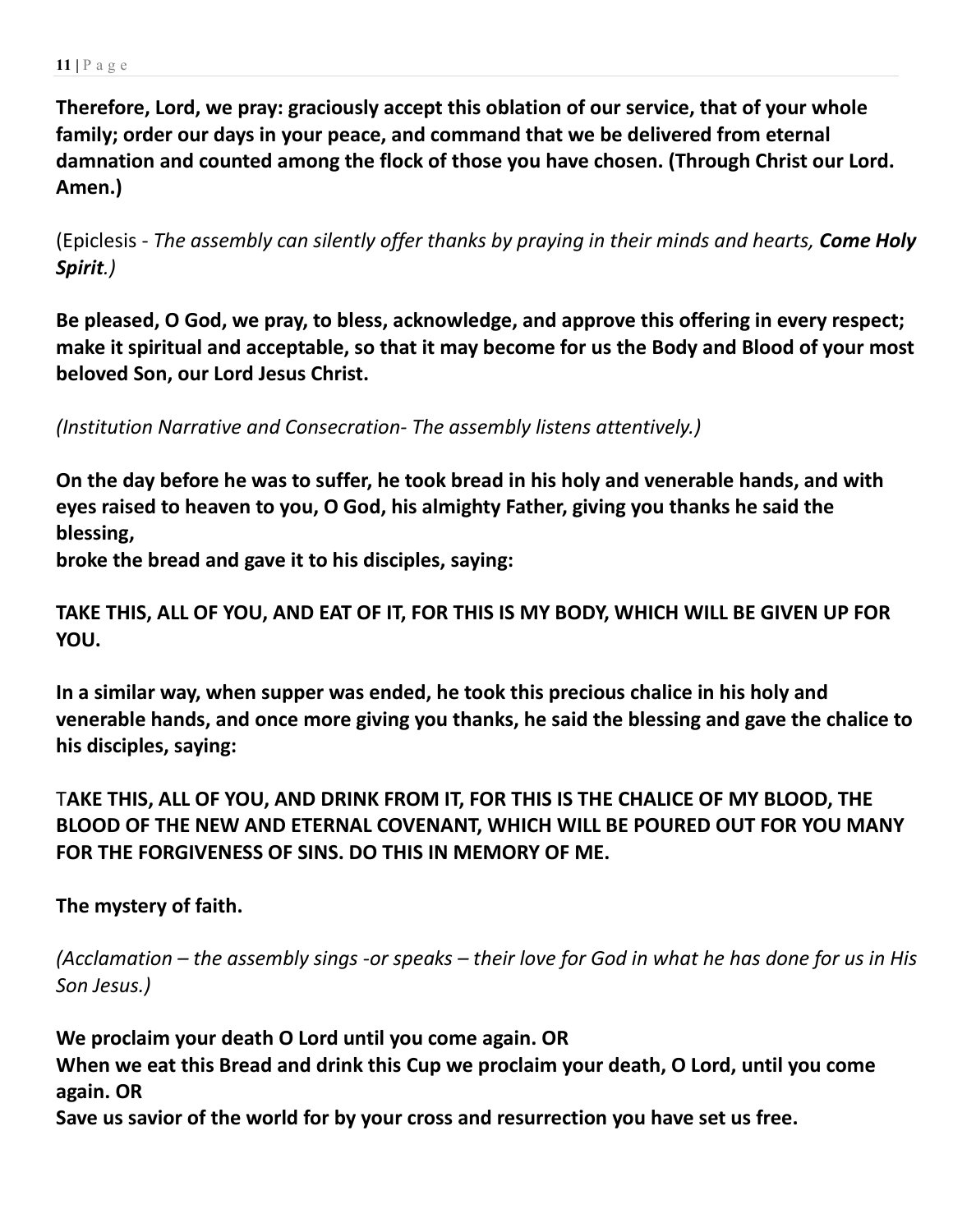**12 |** P a g e

*(Anamnesis and Oblation and Epiclesis – the assembly offers themselves with Jesus to the Father by silently praying Accept us Father, with your Son Jesus.)*

**Therefore, O Lord, as we celebrate the memorial of the blessed Passion, the Resurrection from the dead, and the glorious Ascension into heaven of Christ, your Son, our Lord, we, your servants and your holy people, offer to your glorious majesty from the gifts that you have given us, this pure victim, this holy victim, this spotless victim, the holy Bread of eternal life and the Chalice of everlasting salvation.**

**Be pleased to look upon these offerings with a serene and kindly countenance, and to accept them, as once you were pleased to accept the gifts of your servant Abel the just, the sacrifice of Abraham, our father in faith, and the offering of your high priest Melchizedek, a holy sacrifice, a spotless victim.**

**In humble prayer we ask you, almighty God: command that these gifts be borne by the hands of your holy Angel to your altar on high in the sight of your divine majesty, so that all of us, who through this participation at the altar receive the most holy Body and Blood of your Son, may be filled with every grace and heavenly blessing. (Through Christ our Lord. Amen.)**

*(Intercessions – the assembly ask the Father to hear these petition by silently praying, Lord hear our prayer.)*

**Remember also, Lord, your servants N. and N., who have gone before us with the sign of faith and rest in the sleep of peace. Grant them, O Lord, we pray, and all who sleep in Christ, a place of refreshment, light and peace. (Through Christ our Lord. Amen)**

**To us, also, your servants, who, though sinners, hope in your abundant mercies, graciously grant some share and fellowship with your holy Apostles and Martyrs: with John the Baptist, Stephen, Matthias, Barnabas, (Ignatius, Alexander, Marcellinus, Peter, Felicity, Perpetua, Agatha, Lucy, Agnes, Cecilia, Anastasia) and all your Saints; admit us, we beseech you, into their company, not weighing our merits, but granting us your pardon, through Christ our Lord.**

**Through whom you continue to make all these good things, O Lord; you sanctify them fill them with life, bless them, and bestow them upon us.**

*(Doxology and Great Amen – The assembly acknowledge all that God has done for us and acclaims their belief by singing – or speaking – AMEN.)*